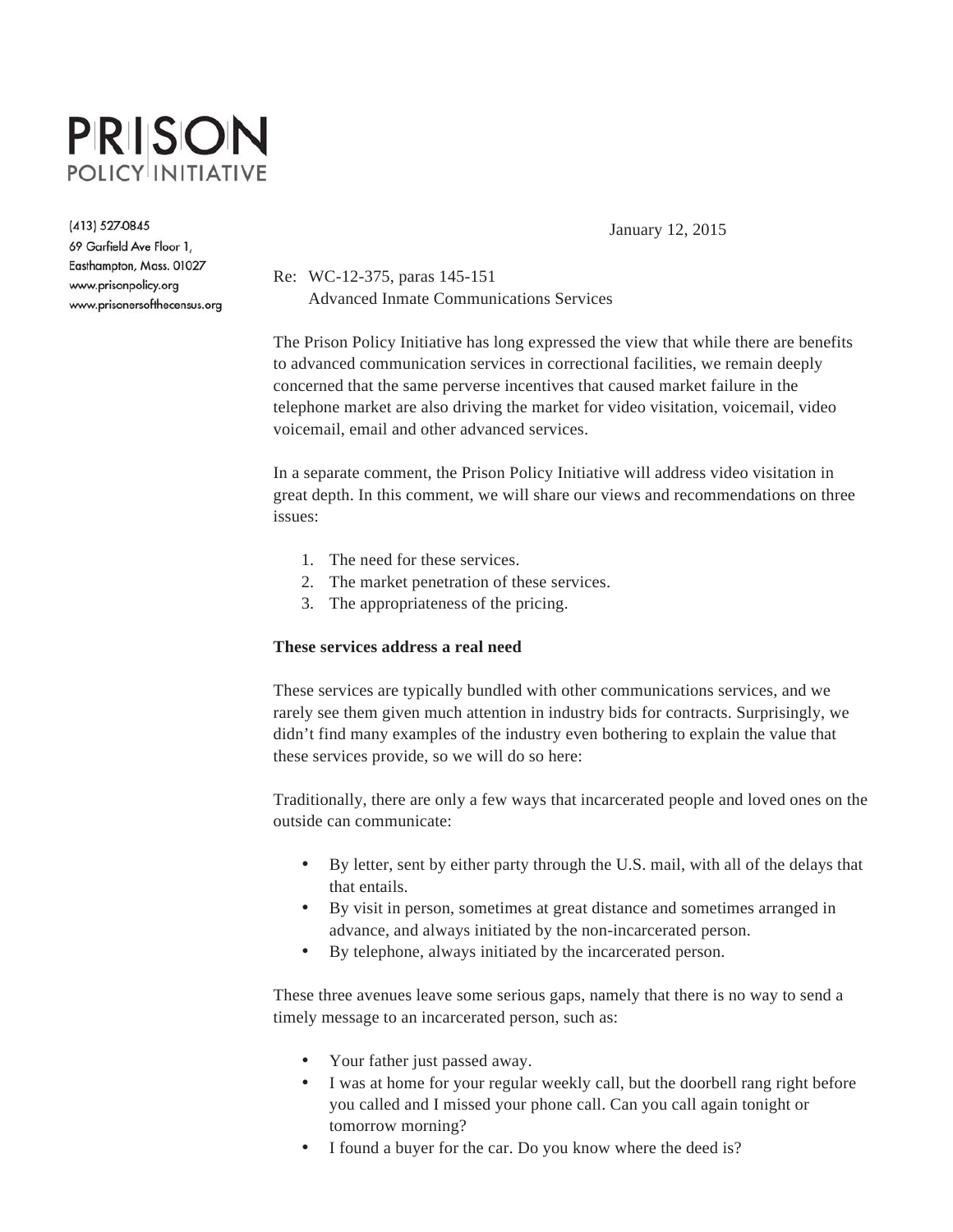• I fell and broke my leg. I'm going to be ok, but I can't make it to our regular visit tomorrow.

In these circumstances, there is no good way for family members to proceed. They can send a letter or wait for a phone call but all of these delays create unnecessary stress for everyone involved. In practice, there is one other possibility that often creates its own problems: the person on the outside calls the correctional facility, speaks to a counselor or the warden, and asks that a message be relayed for the incarcerated person to call. (And then, the person has to sit by the phone and hope that the message was relayed.)

Many of these services simply give both incarcerated and non-incarcerated people more methods of timely communication which can be initiated by either party. In fact, as we explain in our video visitation report, these services tend to be most popular where they give people not just a new technology with which to communicate, but also a more flexible approach to communication.

#### **These services are still new and are not yet common**

These services have not yet been widely introduced, and where they exist, our preliminary research suggests that — with some notable exceptions — they are not yet widely used. This could change rapidly as pricing, features, and marketing strategies evolve.

## **The pricing does raise questions about fairness.**

In an era where going digital means a decline in prices, these advanced services raise an eyebrow. For example:

- On JPay an email without attachments costs  $$0.16$  to  $$0.33<sup>1</sup>$ , and many other vendors charge \$0.50. While those prices are competitive with a letter sent through the post office, they are far out of line with the price of internet access at home. And as we all know, the actual cost of transmitting typed text over the internet is almost zero.
- JPay allows people to send 30-second recorded videogram messages for \$0.83-\$1.67 for an effective per-minute price of \$1.67 to \$3.33 a minute. This is considerably more expensive than \$12.95 for a 30-minute JPay video visit (\$0.43/min).

Appropriate pricing is, therefore, one of the factors that should be explored alongside how these technological advancements can be introduced alongside – rather than as a replacement to — traditional methods of communication.

# **Recommendations:**

 $\overline{a}$ 

Beyond noting that journalists and the advocacy community need to do more in-depth research to be able to describe the full diversity of this market, we can make two

<sup>&</sup>lt;sup>1</sup> JPay requires their services to be paid for in a virtual currency called "stamps". The minimum purchase is 6 stamps for \$2, although there are large discounts for larger purchases, up to 60 stamps for \$10. Of course, in all of these cases, the actual cost is twice as high because only the family member on the outside has any income and must pay, one way or another, for the reply.